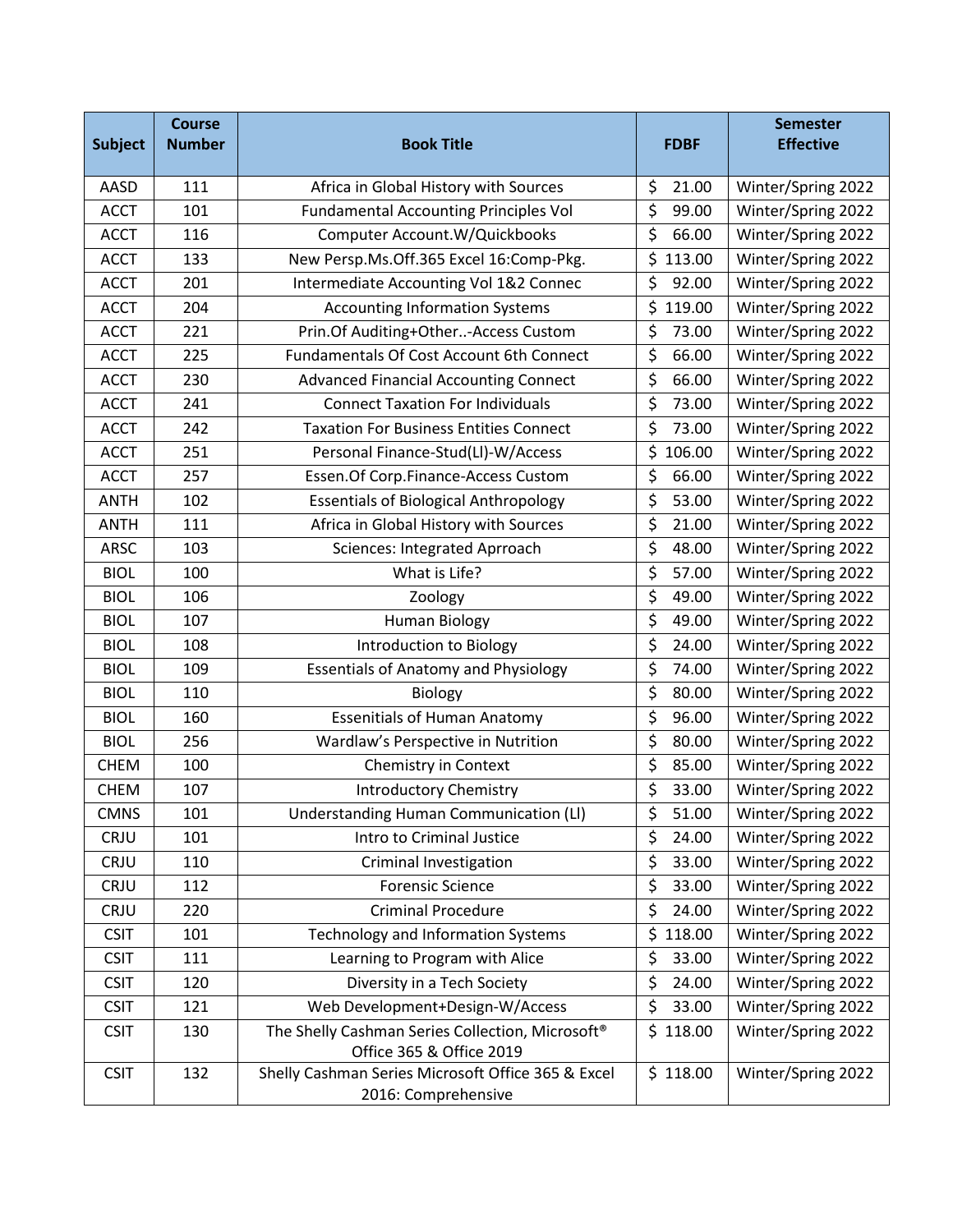| <b>CSIT</b> | 134 | Microsoft Off.365+Access 2016                                    | \$<br>89.00 | Winter/Spring 2022 |
|-------------|-----|------------------------------------------------------------------|-------------|--------------------|
| <b>CSIT</b> | 136 | Microsoft Windows 10, Comprehensive                              | \$<br>89.00 | Winter/Spring 2022 |
| <b>CSIT</b> | 154 | Database Systems                                                 | \$<br>48.00 | Winter/Spring 2022 |
| <b>CSIT</b> | 156 | Oracle 12c:Sql                                                   | \$<br>45.00 | Winter/Spring 2022 |
| <b>CSIT</b> | 210 | Java Foundations                                                 | \$<br>33.00 | Winter/Spring 2022 |
| <b>CSIT</b> | 211 | Java Foundations                                                 | \$<br>33.00 | Winter/Spring 2022 |
| <b>CSIT</b> | 212 | Microsoft Visual Basic 2017:Comp.(Ll)                            | \$<br>44.00 | Winter/Spring 2022 |
| <b>CSIT</b> | 214 | Problem Solving with C+                                          | \$<br>33.00 | Winter/Spring 2022 |
| <b>CSIT</b> | 216 | <b>Starting Out With Python</b>                                  | \$<br>89.00 | Winter/Spring 2022 |
| <b>CSIT</b> | 230 | Computer User Support F/Help Desk+                               | \$<br>32.00 | Winter/Spring 2022 |
| <b>CSIT</b> | 241 | Systems Analysis+Design (Ll)-W/Mindtap                           | \$<br>85.00 | Winter/Spring 2022 |
| <b>CSIT</b> | 254 | Database Systems                                                 | \$<br>48.00 | Winter/Spring 2022 |
| <b>DCOM</b> | 101 | Guide To Networking Essentials-Mindtap                           | \$<br>74.00 | Winter/Spring 2022 |
| <b>ECON</b> | 111 | <b>Focus on Personal Finance</b>                                 | \$113.00    | Winter/Spring 2022 |
| <b>ECON</b> | 201 | <b>Economics Today</b>                                           | \$<br>86.00 | Winter/Spring 2023 |
| <b>ECON</b> | 202 | <b>Economics Today</b>                                           | \$<br>86.00 | Winter/Spring 2024 |
| <b>EDTR</b> | 101 | <b>TEACH SCHOOLS EDUC</b>                                        | \$<br>67.00 | Winter/Spring 2022 |
| <b>EDTR</b> | 107 | <b>EXCEPTIONAL STD</b>                                           | \$<br>71.00 | Winter/Spring 2022 |
| <b>EDTR</b> | 120 | Devel.Profiles:Pre-Birth Through                                 | \$<br>79.00 | Winter/Spring 2022 |
| <b>EDTR</b> | 121 | Practical Guide to Early Childhood Curriculum                    | \$<br>33.00 | Winter/Spring 2022 |
| <b>EDTR</b> | 122 | Infants, Toddlers, and Care Givers                               | \$<br>49.00 | Winter/Spring 2022 |
| <b>EDTR</b> | 123 | Working with School Aged Children                                | \$<br>33.00 | Winter/Spring 2022 |
| <b>EDTR</b> | 124 | Health, Safety, And Nutrition For The Young Child                | \$<br>67.00 | Winter/Spring 2022 |
| <b>EDTR</b> | 214 | <b>Building Culturally Responsible Family-School</b>             | \$<br>33.00 | Winter/Spring 2022 |
|             |     | Relations                                                        |             |                    |
| <b>EDTR</b> | 215 | <b>Educational Psychology Theory &amp; Practice</b>              | \$<br>33.00 | Winter/Spring 2022 |
| <b>EDTR</b> | 240 | Classroom Assessment w/ Access                                   | \$<br>33.00 | Winter/Spring 2022 |
| <b>EDTR</b> | 241 | Methods for Effective Teaching                                   | \$<br>33.00 | Winter/Spring 2022 |
| <b>EDTR</b> | 243 | Creating Literary Instruction for All Students                   | \$<br>33.00 | Winter/Spring 2022 |
| <b>EDTR</b> | 244 | Best Practices in Literary Instruction                           | \$<br>45.00 | Winter/Spring 2022 |
| <b>EDTR</b> | 245 | Assessing and Correcting Reading & Writing<br><b>Differences</b> | \$<br>53.00 | Winter/Spring 2022 |
| <b>EDTR</b> | 250 | Classroom Assessment w/ Access                                   | \$<br>33.00 | Winter/Spring 2022 |
| <b>EDTR</b> | 251 | Methods for Effective Teaching                                   | \$<br>33.00 | Winter/Spring 2022 |
| <b>EDTR</b> | 254 | Content Area Reading: Literacy And Learning Across               | \$<br>33.00 | Winter/Spring 2022 |
|             |     | The Curriculum                                                   |             |                    |
| <b>EDTR</b> | 255 | Content Area Reading: Literacy And Learning Across               | \$<br>33.00 | Winter/Spring 2022 |
|             |     | The Curriculum                                                   |             |                    |
| <b>ENGL</b> | 239 | Essentials Of Business(LI)-W/Mindtap                             | \$<br>85.00 | Winter/Spring 2022 |
| <b>ENVS</b> | 101 | <b>Essential Environment</b>                                     | \$100.00    | Winter/Spring 2022 |
| <b>ERSC</b> | 101 | Good Earth                                                       | \$<br>75.00 | Winter/Spring 2022 |
| ERSC        | 131 | World of Weather                                                 | \$<br>84.00 | Winter/Spring 2022 |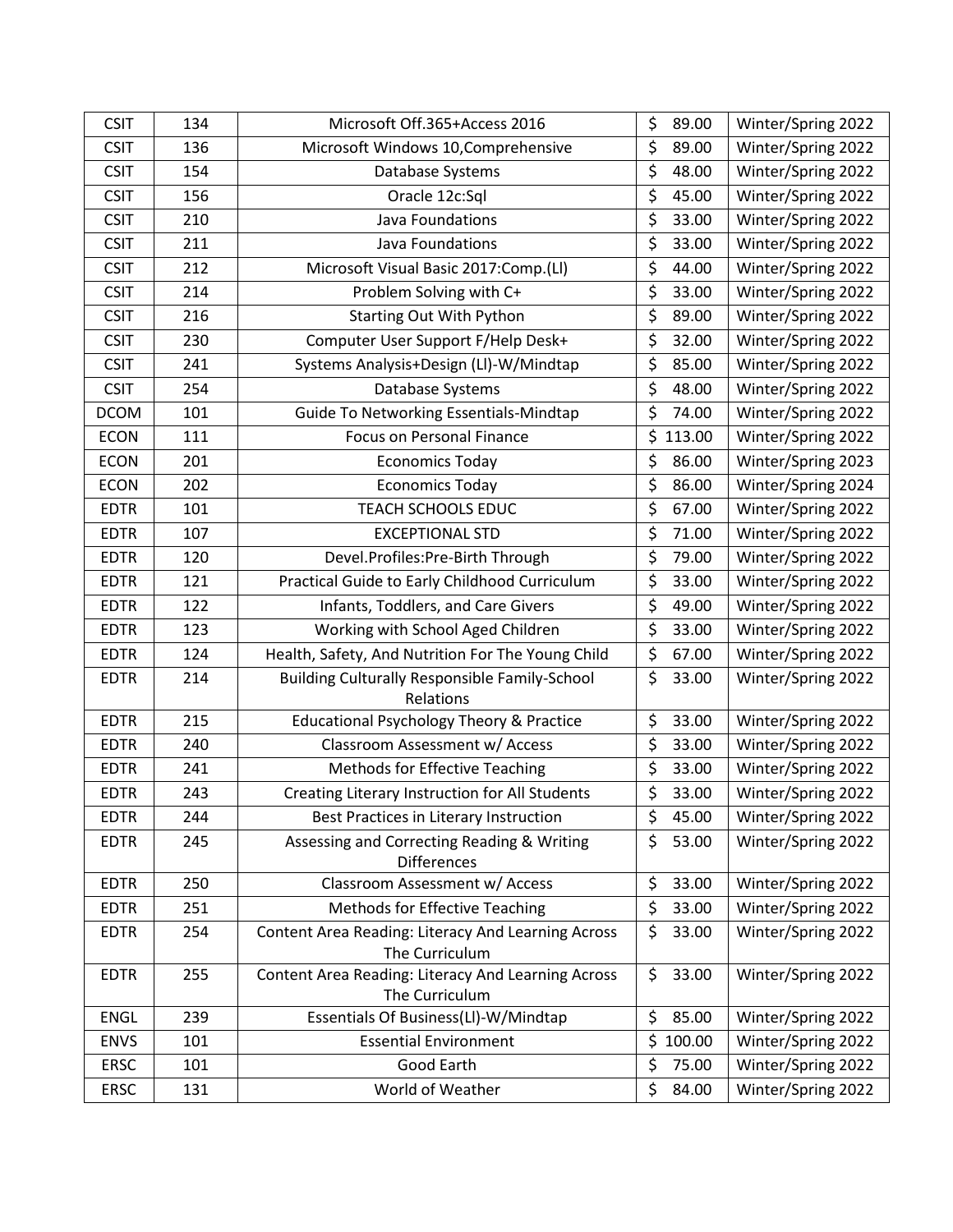| <b>GEOG</b> | 101 | <b>Exploring Physical Geography</b>                                                | \$<br>75.00 | Winter/Spring 2022 |
|-------------|-----|------------------------------------------------------------------------------------|-------------|--------------------|
| <b>HIST</b> | 101 | Western Civilizations Volume 1 w/Access                                            | \$<br>53.00 | Winter/Spring 2022 |
| <b>HIST</b> | 102 | Western Civilizations Volume 2 w/Access                                            | \$<br>53.00 | Winter/Spring 2022 |
| <b>HIST</b> | 111 | Give Me Liberty Volume I                                                           | \$<br>37.00 | Winter/Spring 2022 |
| <b>HIST</b> | 112 | Give Me Liberty Volume II                                                          | \$<br>37.00 | Winter/Spring 2022 |
| <b>HIST</b> | 116 | African American Odyssey Combo                                                     | \$<br>74.00 | Winter/Spring 2022 |
| <b>HIST</b> | 127 | Achieve Read & Practice for First Peoples                                          | \$<br>38.00 | Winter/Spring 2022 |
| <b>HLTH</b> | 101 | Core Concepts in Health                                                            | \$<br>70.00 | <b>Fall 2021</b>   |
| <b>HLTH</b> | 126 | Invitation To Holistic Health                                                      | \$<br>41.00 | Winter/Spring 2022 |
| <b>HLTH</b> | 136 | Fit & Well                                                                         | \$<br>70.00 | Winter/Spring 2023 |
| <b>HLTH</b> | 140 | First Aid, Cpr, + Aed: Advanced-W/Access                                           | \$<br>30.00 | Winter/Spring 2022 |
| <b>MATH</b> | 131 | A Problem Solving Approach to Mathematics for<br><b>Elementary School Teachers</b> | \$<br>74.00 | Winter/Spring 2022 |
| <b>MATH</b> | 132 | A Problem Solving Approach to Mathematics for<br><b>Elementary School Teachers</b> | \$<br>74.00 | Winter/Spring 2022 |
| <b>MATH</b> | 153 | Fundamentals of Statistics (not web)                                               | \$<br>84.00 | Winter/Spring 2022 |
| <b>MATH</b> | 163 | College Algebra and Trigonometry (not web)                                         | \$124.00    | Winter/Spring 2022 |
| <b>MATH</b> | 243 | Discrete and It's Applications                                                     | \$<br>91.00 | Winter/Spring 2022 |
| <b>MATH</b> | 251 | Calculus                                                                           | \$<br>93.00 | Winter/Spring 2022 |
| <b>MATH</b> | 252 | Calculus                                                                           | \$<br>1.00  | Winter/Spring 2022 |
| <b>MATH</b> | 253 | Calculus                                                                           | \$<br>1.00  | Winter/Spring 2022 |
| <b>MATH</b> | 259 | <b>Differential Equations</b>                                                      | \$<br>98.00 | Winter/Spring 2022 |
| <b>MNGT</b> | 101 | Foundations Of Business (LI)-W/Mindtap                                             | \$<br>74.00 | Winter/Spring 2022 |
| <b>MNGT</b> | 104 | Eccomerce 2021                                                                     | \$<br>33.00 | Winter/Spring 2022 |
| <b>MNGT</b> | 105 | Fundamentals Of Mgmt.(Loose)-W/Mindtap                                             | \$113.00    | Winter/Spring 2022 |
| <b>MNGT</b> | 110 | Supervision (Looseleaf)-W/Mindtap                                                  | \$113.00    | Winter/Spring 2022 |
| <b>MNGT</b> | 148 | Definitive Guide To Transportation                                                 | \$<br>33.00 | Winter/Spring 2022 |
| <b>MNGT</b> | 150 | Marketing (LI)-W/Connect Access                                                    | \$<br>66.00 | Winter/Spring 2022 |
| <b>MNGT</b> | 159 | <b>Customer Service: Skills For Success</b>                                        | \$<br>66.00 | Winter/Spring 2022 |
| <b>MNGT</b> | 201 | Managing Human Resources (LI)-W/Mindtap                                            | \$113.00    | Winter/Spring 2022 |
| <b>MNGT</b> | 203 | Labor Relations: Striking A Balance                                                | \$<br>66.00 | Winter/Spring 2022 |
| <b>MNGT</b> | 211 | Compensation (Looseleaf)                                                           | \$<br>66.00 | Winter/Spring 2022 |
| <b>MNGT</b> | 220 | <b>Operations and Supply Chain Management</b>                                      | \$134.00    | Winter/Spring 2022 |
| <b>MNGT</b> | 239 | Essentials Of Business(LI)-W/Mindtap                                               | \$<br>85.00 | Winter/Spring 2022 |
| <b>MNGT</b> | 251 | Personal Finance-Stud(LI)-W/Access                                                 | \$106.00    | Winter/Spring 2022 |
| <b>MNGT</b> | 257 | Essen.Of Corp.Finance-Access Custom                                                | \$<br>66.00 | Winter/Spring 2022 |
| <b>MNGT</b> | 265 | Business Ethics (Looseleaf)-W/Mindtap                                              | \$113.00    | Winter/Spring 2022 |
| <b>NAST</b> | 127 | Achieve Read & Practice for First Peoples                                          | \$<br>38.00 | Winter/Spring 2022 |
| <b>PEFT</b> | 101 | Fit & Well                                                                         | \$<br>70.00 | Winter/Spring 2022 |
| <b>PEFT</b> | 136 | Fit & Well                                                                         | \$<br>70.00 | Winter/Spring 2022 |
| PEMJ        | 136 | Fit & Well                                                                         | \$<br>70.00 | Winter/Spring 2022 |
| PHIL        | 265 | Business Ethics (Looseleaf)-W/Mindtap                                              | \$113.00    | Winter/Spring 2022 |